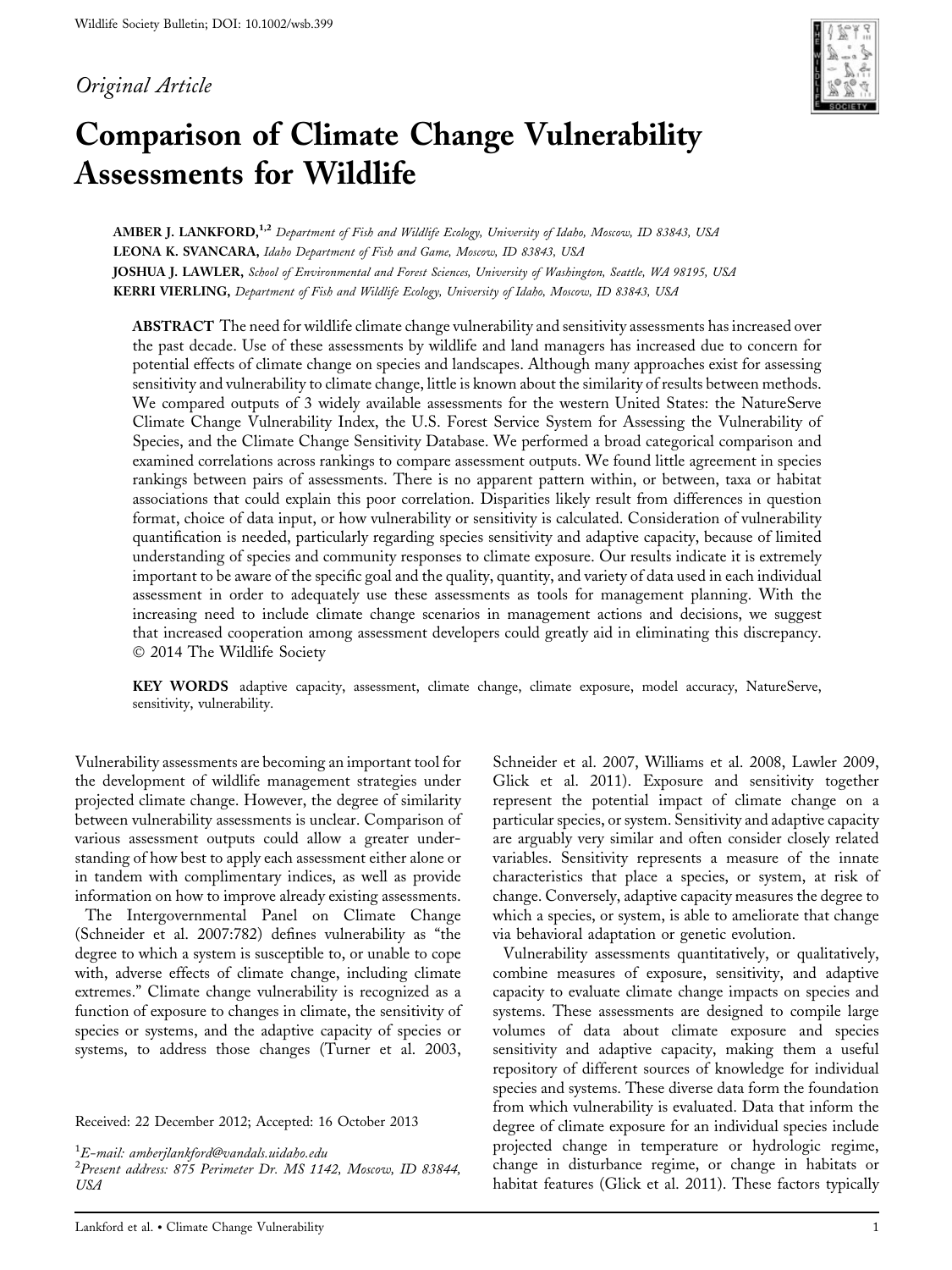involve changes beyond the species' control. Depending upon the structure of the assessment, species' sensitivity traits range from physiological, behavioral, or ecological traits of the species, such as tolerance to temperature or hydrological regimes, dependence upon certain habitats or habitat characteristics, degree of specialization, reproductive ability, or phenological dependencies (Glick et al. 2011). These may be used to amplify or depress the exposure component. Finally, measures of behavioral or genetic adaptive capacity such as behavioral or genetic plasticity, dispersal ability within the landscape, or evolutionary potential are included to represent the potential of an individual species to counteract the potential impacts of climate change (Glick et al. 2011). Both species and system-based assessments use a variety of techniques to combine these measures to identify conservation and management targets (e.g., Bagne et al. 2011, Lin and Morefield 2011, Young et al. 2011, CCSD 2012, Gardalli et al. 2012).

Although sensitivity assessments are similar to, and related to, vulnerability assessments, they represent only one portion of data under consideration in a vulnerability assessment. Sensitivity is one of the 3 major components for a vulnerability analysis. Therefore a sensitivity assessment does not include measures of climate exposure and species' adaptive capacity. However, they can be used to identify species that exhibit traits that may place them at higher risk of becoming threatened or endangered as a result of climate change effects.

Evaluation of exposure, sensitivity, adaptive capacity, and ultimately vulnerability produces important tools for managers at the state level, particularly for revisions of State Wildlife Action Plans. Both the U.S. Fish and Wildlife Service and the Association of Fish and Wildlife Agencies strongly encourage state agencies to include climate change in State Wildlife Action Plans revisions and to adopt and develop management strategies that consider a future with climate change (USFWS 2010). Climate change vulnerability assessments may allow agencies and their partners to identify species and habitats at high risk of becoming threatened or endangered. This first step of identification would then allow for the development of management actions aimed at reducing climate change vulnerability (Glick et al. 2011). However, there is no current standard assessment, which leaves managers a wide variety of assessments and methodologies from which to choose.

To our knowledge, no systematic comparison of the results of different approaches to assessing vulnerability to climate change has been undertaken. Many agencies and local conservation groups have already incorporated results from these various assessments into climate change management reports and policies within the eastern United States (e.g., Young et al. 2009, Bagne and Finch 2010, Dubois et al. 2011, Schlesinger et al. 2011, Brinke and Jones 2012). Given that no 2 assessment approaches available to date use the same combination of variables, or frame their questions in the same way, it is possible that these approaches produce different results for the same species. Here, we compare the outputs of climate-related vulnerability assessments used in

the western United States. It will be important to understand whether different assessment procedures produce conflicting outputs prior to using these tools to develop new speciesmanagement approaches.

We evaluated the general methods and outputs of 3 commonly used climate change vulnerability and sensitivity assessments for the western United States: the NatureServe Climate Change Vulnerability Index 2.1 (Young et al. 2011), the U.S. Forest Service System for Assessing the Vulnerability of Species (Bagne et al. 2011), and the Climate Change Sensitivity Database (CCSD 2012; Table 1). Here we 1) briefly summarize the methods and outputs of each assessment; 2) evaluate the similarity of assessment outputs by comparing pairs of assessments that analyze the same species; and 3) discuss the variables that might influence differences among assessment methodologies.

# METHODS

We chose to compare the previously mentioned assessments on the basis of ease of access, applicability to diverse management objectives and groups of species, frequent use by managers and scientists, and broad diversity of species evaluated by each. These 3 assessments can be compared because they can overlap in the geographic area under consideration. Each assessment approaches the quantification, or categorization, of species vulnerability (NatureServe Climate Change Vulnerability Index and System for Assessing the Vulnerability of Species), or sensitivity (Climate Change Sensitivity Database), using different methodologies, allowing us to compare differing approaches and scoring. We included a sensitivity assessment in our comparisons to understand whether a full vulnerability assessment is needed, or whether the same information can be gathered with less effort. We searched databases and case studies to populate a list of species with available data that were ranked by at least 2 of the 3 assessments. This produced 3 overlapping species lists, one for each pair of assessments (NatureServe Climate Change Vulnerability Index vs. Climate Change Sensitivity Database, NatureServe Climate Change Vulnerability Index vs. System for Assessing the Vulnerability of Species, and Climate Change Sensitivity Database vs. System for Assessing the Vulnerability of Species).

It was not our intention to validate the results of these assessments, but rather to compare the outputs, as they exist currently. Validation of climate change vulnerability assessments that make predictions about species persistence in the future will likely require careful monitoring of species to provide feedback on the accuracy of predictions. This feedback could then be used to improve the accuracy of vulnerability predictions.

## NatureServe Climate Change Vulnerability Index

The NatureServe Climate Change Vulnerability Index was developed to provide scientists and managers with a relatively rapid method for grouping species by drivers of vulnerability to climate change. It also aims to increase the efficiency of identifying management concerns and planning for at-risk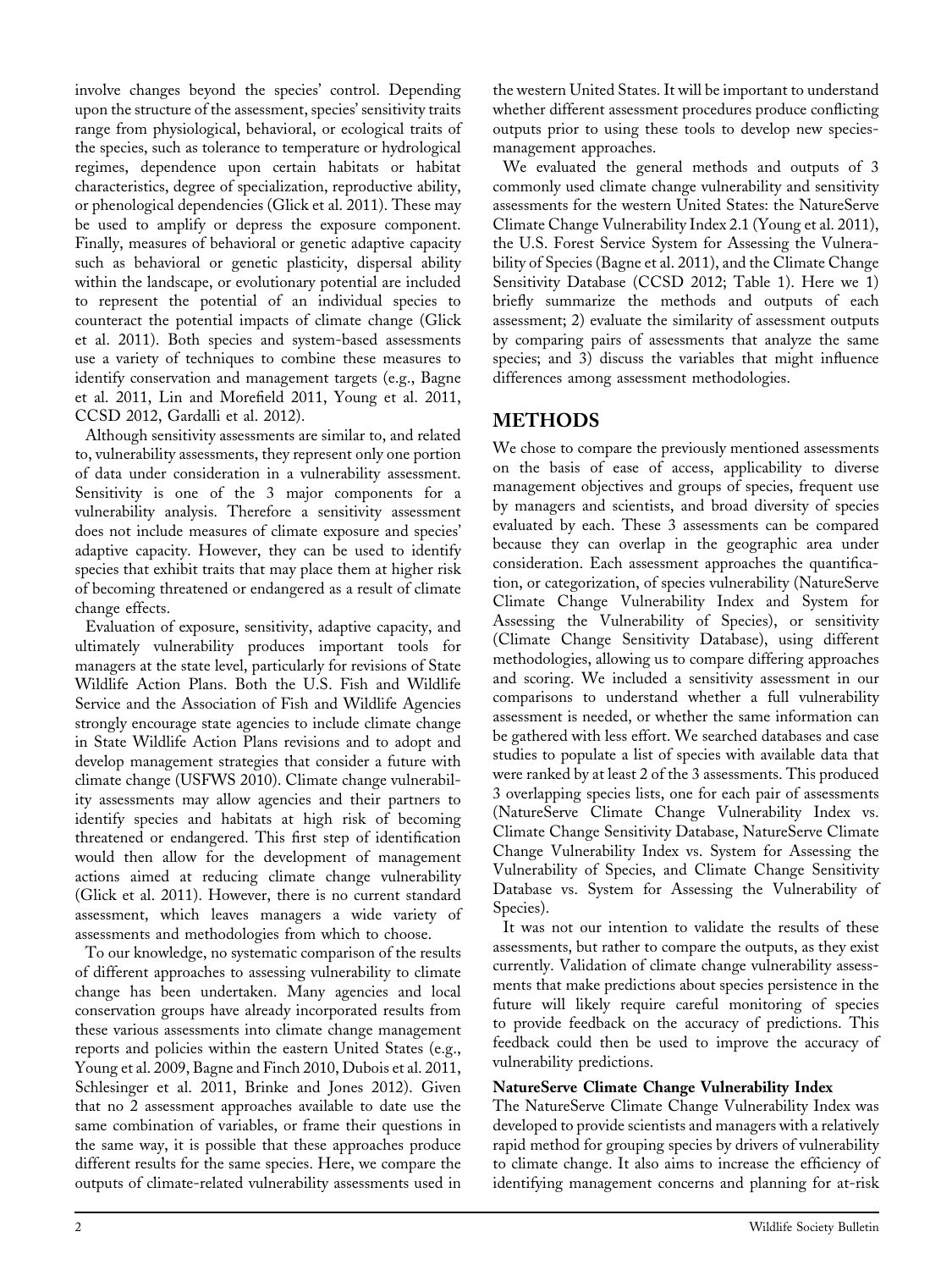Table 1. Comparison of the major categorical input requirements and range of outputs (qualitative or quantitative) for the NatureServe Climate Change Vulnerability Index (NSCCVI), U.S. Forest Service System for Assessing the Vulnerability of Species (SAVS) and the Climate Change Sensitivity Database (CCSD). Table also provides information on the location of case studies to-date and the presence or absence of a measure of uncertainty for each assessment.

|                                                                    |                                                                                                                                                                           | Output             |                                               | Uncertainty | Geographic areas                                |                                                                          |
|--------------------------------------------------------------------|---------------------------------------------------------------------------------------------------------------------------------------------------------------------------|--------------------|-----------------------------------------------|-------------|-------------------------------------------------|--------------------------------------------------------------------------|
| Assessment title                                                   | Major inputs                                                                                                                                                              | Low                | High                                          | score?      | covered or considered                           | Author                                                                   |
| System for Assessing the<br>Vulnerability of Species<br>(SAVS)     | Habitat<br>Physiology<br>Phenology<br>Biotic interactions                                                                                                                 | $-20$ to $0$       | 0 to $+20$<br>(resilience) (vulnerability)    | Yes         | Southern Arizona<br>and New Mexico <sup>a</sup> | U.S. Forest Service<br>(Bagne et al. 2011)                               |
| NatureServe Climate Change<br>Vulnerability Index v2.1<br>(NSCCVI) | Downscaled change in<br>temperature<br>(Climate Wizard 2050s)                                                                                                             | Increase<br>likely | Moderately<br>vulnerable                      | $\rm No$    | Nevada and the<br>Great Basin                   | <b>NatureServe</b><br>(Young et al. 2011)                                |
|                                                                    | Moisture availability<br>(Hamon AET:PET,<br>Climate Wizard 2050s)                                                                                                         | Presumed<br>stable | Highly vulnerable                             |             |                                                 |                                                                          |
|                                                                    | Current species distribution<br>Physiological, phenological<br>species traits<br>Knowledge of natural and<br>anthropogenic barriers<br>Documented adaptation<br>responses |                    | Extremely vulnerable<br>Insufficient evidence |             |                                                 |                                                                          |
| Climate Change Sensitivity<br>Database (CCSD)                      | Generalist versus specialist Low<br>Physiology<br>Life history traits<br>Habitat sensitivities<br>Dispersal ability<br>Disturbance regime<br>Ecological interactions      | sensitivity        | Medium sensitivity<br>High sensitivity        | Yes         | Pacific<br>Northwest U.S.                       | University of<br>Washington/<br>The Nature<br>Conservancy<br>(CCSD 2012) |

<sup>a</sup> Rio Grande Bosque, NM; Fort Huachuca, AZ; Barry M. Goldwater Range, AZ; Sky Islands, AZ (USA).

species (Young et al. 2011). The index is designed for use across North America north of Mexico and is most effective at the scale of national parks and wildlife refuges, or of states.

This assessment evaluates vulnerability via the sum of numerical values given to traits of exposure, sensitivity, and adaptive capacity. The Index uses the Climate Wizard (Girvetz et al. 2009) and Hamon AET:PET (Actual Evapotranspiration, Potential Evapotranspiration) Moisture Metric (Hamon 1961) to provide users with visuals of downscaled temperature and moisture predictions over the range of target species to address exposure. Specifically, the NatureServe Climate Change Vulnerability Index makes use of the Climate Wizard and Hamon projections for the year 2050. Sensitivity is divided between indirect climate change effects and species-specific traits that increase vulnerability. There are up to 6 possible responses (Greatly Increase, Increase, Somewhat Increase, Neutral, Somewhat Decrease, Decrease) to each question indicating whether the factor in question increases, or decreases, vulnerability. These measures are used as modifiers of exposure to represent the potential impact of climate change within a predefined geographic area for the target species. Documented responses to climate change, along with results of modeled future species ranges, are considered measures of adaptive capacity.

Vulnerability is calculated by numerically summing values for exposure, sensitivity, and adaptive capacity and then awarding a categorical score based on threshold values (Young et al. 2011). The index places species into 1 of 6 categories ranging from Increase Likely (abundance and/

or range expansion within assessed area) to Extremely Vulnerable (abundance and/or range extremely likely to substantially decrease or disappear), or Insufficient Information (inadequate to calculate index score; Table 1 [Young et al. 2011]). Calculation is performed within a Microsoft Excel (Microsoft Corp., Redmond, WA) spreadsheet, which includes descriptions of all required data and discussion of each question. An additional spreadsheet records the answers to all questions for each species for ease of comparison across species for management consideration. Confidence scores are awarded based on Monte Carlo simulation where multiple answers are indicated for individual questions.

The NatureServe Climate Change Vulnerability Index is capable of incorporating both terrestrial and aquatic species along with cave- and groundwater-obligate species (Young et al. 2011). It is also possible to evaluate migratory species by separately scoring breeding, non-breeding, and migration ranges. Marine species are not yet addressed by this assessment.

This assessment can be used in conjunction with the NatureServe Conservation Status ranks. For this reason, it does not include measures of population or range size, or demographic information, because the Conservation Status addresses these factors.

#### U.S. Forest Service System for Assessing the Vulnerability of Species

The goal of the Forest Service System for Assessing the Vulnerability of Species is to predict the likelihood and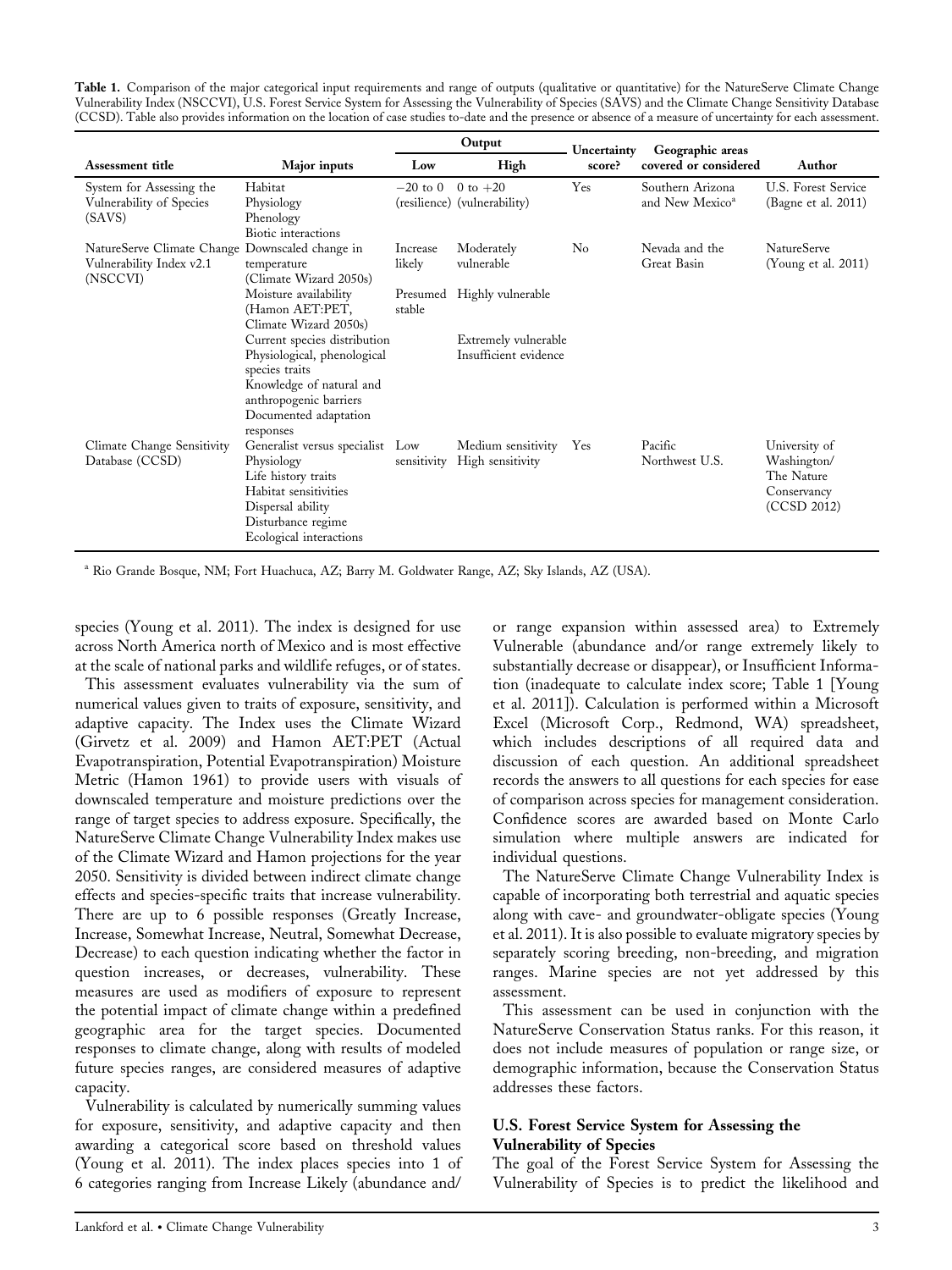magnitude of population-level changes for individual species (Bagne et al. 2011). This assessment may be used from the management unit scale up to the entire range of a species, though extents considered should have either homogenous climate projections, or should be entirely encompassed by a single climate model (Bagne et al. 2011). Temporal scale is defined by the user.

The assessment is made of 22 questions designed to represent the intersection between predicted climate change and the predicted response of the species while ultimately addressing potential management actions. Questions are divided into 4 categories according to potential management applications (Habitat, Physiology, Phenology, and Biotic Interactions) rather than by exposure, sensitivity, and adaptive capacity metrics. Habitat questions address the potential impact of climate on breeding and non-breeding areas. This section requires knowledge of climate projections, vegetation types, and predicted impacts to vegetation types. Physiology primarily addresses species' sensitivity traits to changes in climate exposure. Phenology questions consider timing of important life-history events and how they relate to changes in climate. Finally, the biotic interactions section addresses changes in interspecific interactions that could result from a changing climate. The user is responsible for defining which climate models and projections are considered, as well as consideration of data for each species. Two to four responses are possible for each question related to whether a particular effect of climate change will result in an overall positive (increased resilience), or negative (increased vulnerability) response by the species.

The System for Assessing the Vulnerability of Species scores species on a scale from  $-20$  (resilient) to  $+20$ (vulnerable) based on user responses (Table 1). Each of the 4 categories is summed and standardized on a  $-5$  to  $+5$  scale. These categorical scores are summed to obtain the vulnerability score. Scores can subsequently be used to rank species, or groups of species, according to management goals. A basic measure of uncertainty is calculated from user responses to each question on whether there is adequate, or inadequate, information to accurately respond.

## Climate Change Sensitivity Database

The Climate Change Sensitivity Database evaluates the sensitivity of species and ecological systems to climate change (CCSD 2012). It provides an on-line database for information pertinent to the climate-change sensitivities and potential responses of species and ecosystems. This assessment does not incorporate measures of climate change exposure, but instead focuses on inherent traits of species and systems that increase their sensitivity to changes in climate. Although the database focuses primarily on sensitivity, some metrics do reflect aspects of adaptive capacity (Glick et al. 2011).

Numerical and categorical sensitivity scores are assigned to each species based on 7 input categories (Generalist or Specialist, Physiology, Life History, Habitat, Dispersal Ability, Disturbance Regimes, Ecology, Non-climatic factors, Other factors). The Generalist or Specialist category evaluates the specificity of a species' relationship to habitat and other resources. The Phenology category addresses species' physiological sensitivities to changes in temperature, precipitation, pH, and salinity. The Life History category provides a measure of the species' reproductive strategy along the  $r$  to  $K$  continuum. The section on Sensitive Habitats provides a list of habitats that have been pre-determined to be highly sensitive to climatic changes. Species relying on any of these habitats are determined to be highly sensitive to climate change. Dispersal ability is based on a measure of the maximum annual dispersal distance and the prevalence and effectiveness of barriers to dispersal. Dispersal distance is measured in kilometers and is based on the maximum average likely distance that an individual could move to establish a new population (CCSD 2012). A list of dispersal barriers is provided along with a ranking ranging from "none" to "many." The section on Disturbance Regimes documents the degree to which the species is dependent on the nature of various disturbances, both natural and anthropogenic. The Ecological Relationships category considers the potential sensitivity to climate change of the relationships the species has with its environment, including foraging, habitat, competition, abiotic, and other relationships. The Nonclimatic Factors category encompasses all non-climatic threats such as habitat loss, pollution, and invasive species (among others) that may further amplify climate-change sensitivity. Finally, the category for Other Sensitivities allows the user to include any other factors relating to sensitivity that may impact the species and to provide a weight for this measure relative to the other measures of the database (CCSD 2012).

Each section asks the user to rank (1 low to 7 high) whether a particular species' trait lends itself to lower or higher sensitivity. Users are encouraged to answer more detailed questions and provide citations, but these do not factor into the overall scoring. As with the previous 2 assessments, the Climate Change Sensitivity Database provides a measure of uncertainty calculated along with the final sensitivity score. Uncertainty is defined by the user for each category on a scale of 1–5.

## Assessment Comparison

We produced a list of 95 species evaluated jointly by  $\geq$  2 of the assessment approaches. These species covered a wide taxonomic and geographic range (Appendix A available online at [www.onlinelibrary.wiley.com\)](http://www.onlinelibrary.wiley.com/). We included 89 species from the NatureServe Climate Change Vulnerability Index, 69 species from the Climate Change Sensitivity Database, and 40 species from the System for Assessing the Vulnerability of Species. Only 8 species were common to all 3 assessments. The NatureServe Climate Change Vulnerability Index and Climate Change Sensitivity Database evaluated 61 species in common, the System for Assessing the Vulnerability of Species and the NatureServe Climate Change Vulnerability Index evaluated 34 species in common, and the System for Assessing the Vulnerability of Species and Climate Change Sensitivity Database evaluated 14 species in common. Using these 3 overlapping lists of species,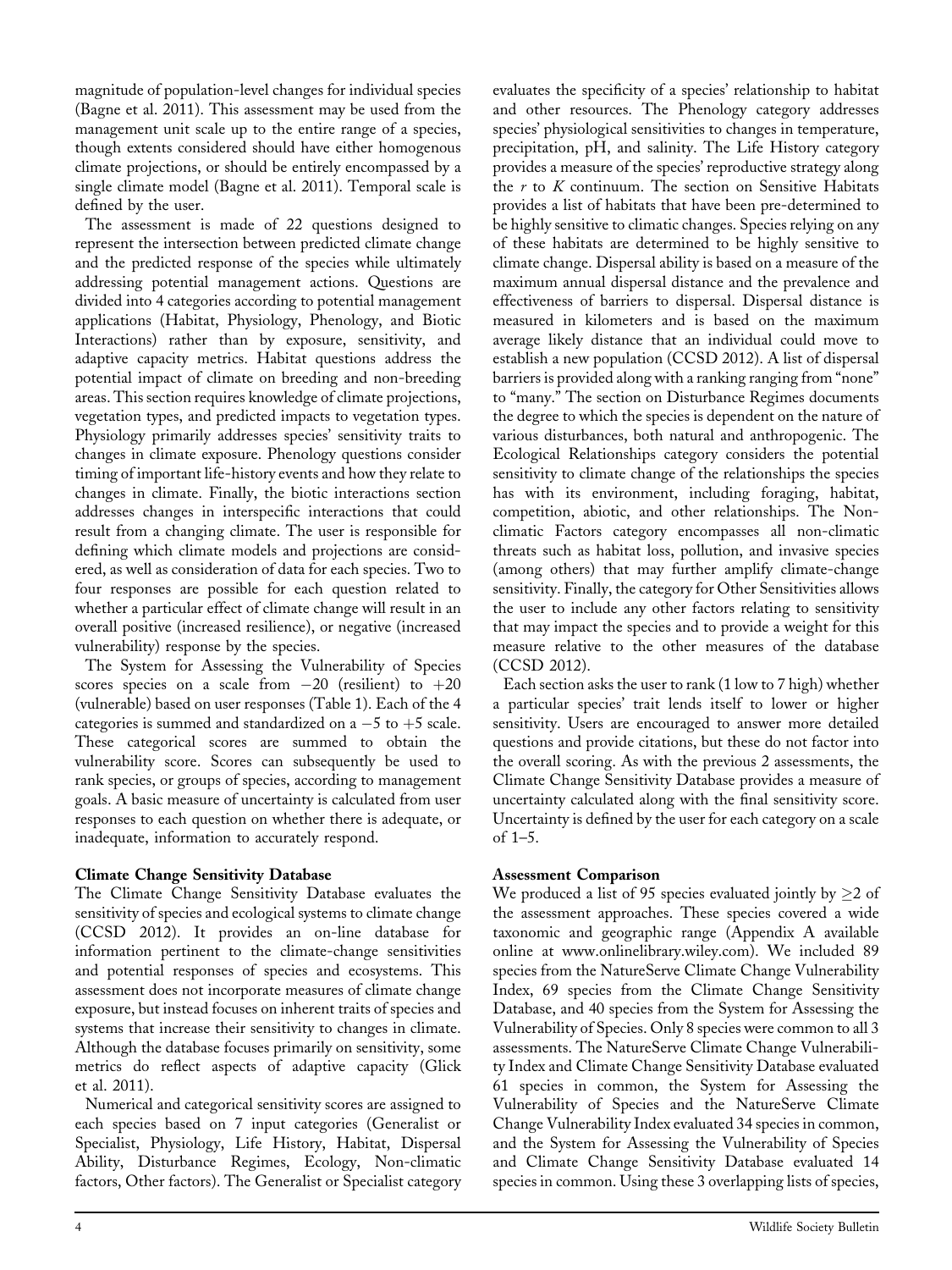we evaluated the similarity of pairs of assessment outputs using 2 methods.

First, we divided outputs into either "low" ranking or "high" ranking. We established the dividing point between low and high based on descriptive information available from each assessment (Table 1). Outputs were high if they ranked or scored species as having any vulnerability or sensitivity. Outputs were low if they ranked or scored species as having no or low vulnerability or sensitivity (Table 1). "Low" qualified as a negative score in the System for Assessing the Vulnerability of Species, a rank of Low in the Climate Change Sensitivity Database, or a rank of Increasing or Presumed Stable in the NatureServe Climate Change Vulnerability Index. All other rankings or scores were considered "high." We calculated the percent of species that fell within the low or high categories for both assessments in each pair. If assessment results were similar, the percent of species with high or low vulnerability should be, likewise, similar. Differences in either the percent of species with low or high rankings, or the composition of species within those categories could indicate that assessments lack similarity in methodology or scoring technique. Individual species' "low" and "high" rankings for each pair of assessments are available online at [www.onlinelibrary.wiley.com](http://www.onlinelibrary.wiley.com/) (Appendix B).

Second, we used Spearman's ranked correlation coefficient to compare outputs of each pair of assessments. We calculated values for  $\rho$  and  $P$  in R 2.14.0 using the  $rcorr()$ function of the Hmisc (ver. 3.9–3) package. Our null hypothesis was that  $\rho$  did not differ from 0, indicating a lack of correlation between the ranked results of paired assessments. Our alternative hypothesis was that  $\rho$  differed significantly from 0 ( $\alpha = 0.05$ ), indicating correlation between the ranked results of paired assessments. We used the Climate Change Sensitivity Database numerical scores for this analysis to more accurately represent the ranking order.

Although the assessments evaluate many of the same species, the geographic areas evaluated by each assessment may not correspond with each other. For this reason, we decided to separately evaluate 6 species using all 3 approaches within the same geographical context. One researcher performed all of the assessments. Where possible similar questions were answered using the same information to maintain as much similarity in data input as possible between assessments. We used Microsoft Excel to assess the degree of correlation between results.

We expected that the NatureServe Climate Change Vulnerability Index and System for Assessing the Vulnerability of Species would have higher correlation than either would have with the Climate Change Sensitivity Database. Both the NatureServe Climate Change Vulnerability Index and System for Assessing the Vulnerability of Species calculate overall vulnerability by incorporating measures of climate exposure and species sensitivity (potential climate change impact) and adaptive capacity. The Climate Change Sensitivity Database only measures how sensitive species are to climate change—it does not incorporate any predictions of climate exposure, and does not explicitly address adaptive

capacity. Therefore, the rankings produced by the Climate Change Sensitivity Database should be less similar to those of the other 2 indices than the rankings of the NatureServe Climate Change Vulnerability Index and the System for Assessing the Vulnerability of Species should be to each other.

# RESULTS

The 3 assessments were not well correlated with each other and did not have the same distribution of high and low rankings or scorings between pairs of assessments (Fig. 1). The Climate Change Sensitivity Database produced almost 3.5 times more highly vulnerable ranks than did the NatureServe Climate Change Vulnerability Index (Fig. 1a). Ninety-six percent of species were ranked as high by either the Climate Change Sensitivity Database or the NatureServe Climate Change Vulnerability Index, but only 27% were ranked high by both. Similarly,  $>5$  times as many species scored high in the System for Assessing the Vulnerability of Species as ranked high in the NatureServe Climate Change Vulnerability Index (Fig. 1b). Ninety-four percent of species were ranked high by either the System for Assessing the Vulnerability of Species or NatureServe Climate Change Vulnerability Index, but only 18% were ranked high by both. Greater similarity existed between the Climate Change Sensitivity Database and System for Assessing the Vulnerability of Species, which differed by 14% (Fig. 1c). Ninety-two percent of species were ranked high by either the Climate Change Sensitivity Database or System for Assessing the Vulnerability of Species, and 86% were ranked high by both. Of the 8 species evaluated by all 3 assessments, only the NatureServe Climate Change Vulnerability Index produced low ranks of vulnerability for any species (Fig. 1d).

None of the Spearman's ranked correlation coefficients were statistically significant at the  $\alpha = 0.05$  level (Fig. 1). The correlation between the NatureServe Climate Change Vulnerability Index and Climate Change Sensitivity Database was nearly significant with a  $\rho$  of 0.25 and P-value of 0.053. This pair also had the greatest number of species evaluated in common and could be said to have very similar scoring structures. Both pair-wise comparisons with the System for Assessing the Vulnerability of Species assessment were not significant (System for Assessing the Vulnerability of Species vs. Climate Change Sensitivity Database:  $p = 0.40$ ,  $P = 0.156$ ; System for Assessing the Vulnerability of Species vs. NatureServe Climate Change Vulnerability Index:  $\rho = 0.26$ ,  $P = 0.145$ ). The comparison between the System for Assessing the Vulnerability of Species and Climate Change Sensitivity Database had the highest Spearman's correlation coefficient, but also the smallest sample size.

Similar results were seen between the 6 species evaluated by our team. Correlation was highest between the Climate Change Sensitivity Database and NatureServe Climate Change Vulnerability Index  $(r=0.871)$ . Correlation between the Climate Change Sensitivity Database and System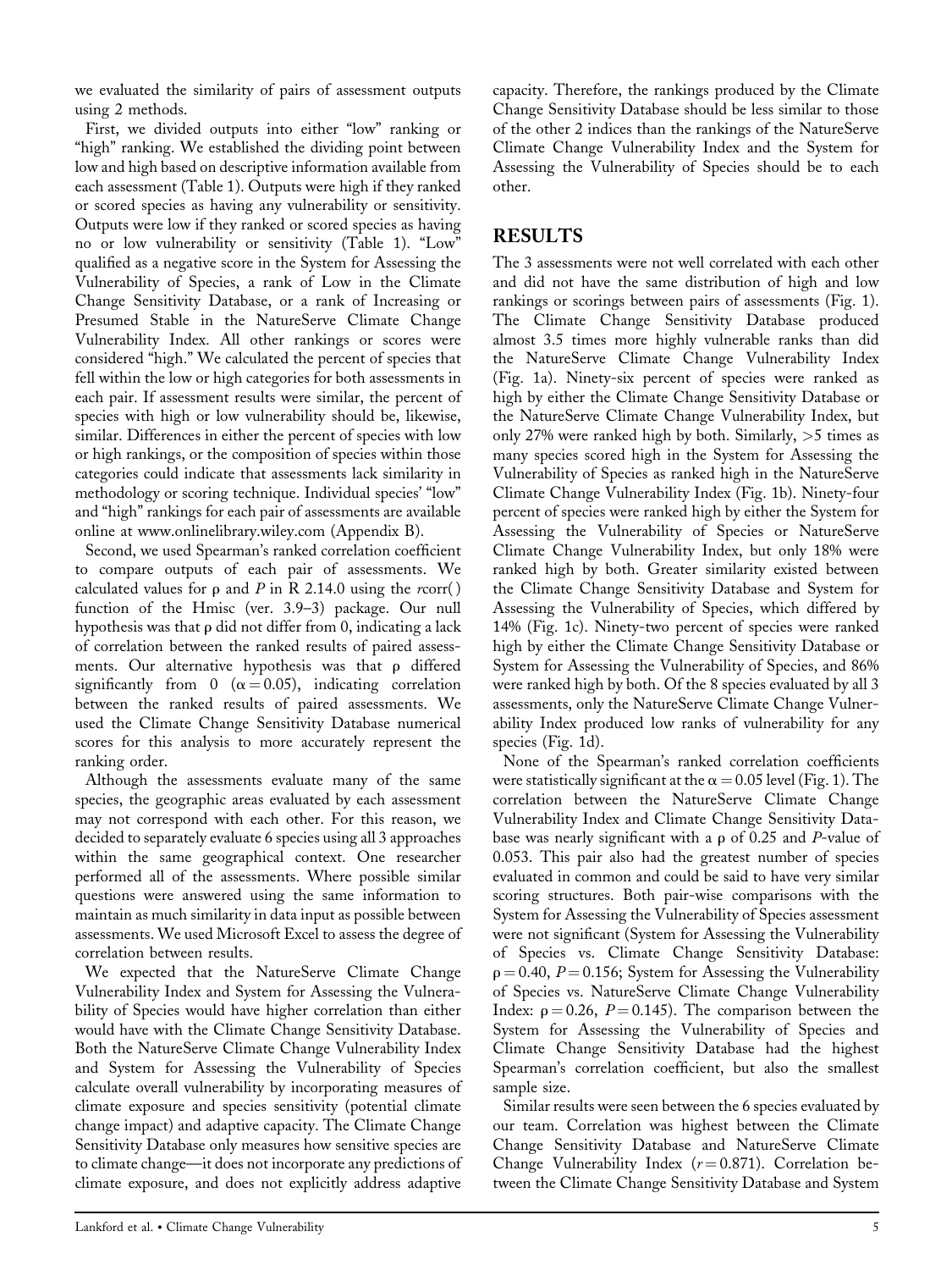

Figure 1. Percentage of species falling under low or high vulnerability/sensitivity in common between (a) NSCCVI (NatureServe Climate Change Vulnerability Index) and CCSD (Climate Change Sensitivity Database), (b) NSCCVI and SAVS (System for Assessing the Vulnerability of Species), (c) CCSD and SAVS, and (d) all three vulnerability assessments as of November 2012 for the Western United States.

for Assessing the Vulnerability of Species and the Nature-Serve Climate Change Vulnerability Index and System for Assessing the Vulnerability of Species was significantly lower  $(r=0.288$  and  $r=0.222$ , respectively). Woodland caribou (Rangifer tarandus) ranked most similarly across all 3 assessments (Table 2). In contrast, the American threetoed woodpecker (Picoides dorsalis) showed a wide range of rankings (Table 2). Assessment inputs for all species are available online at [www.onlinelibrary.wiley.com](http://www.onlinelibrary.wiley.com/) (Appendix C).

# DISCUSSION

Many climate change vulnerability assessments are now being used to identify and inform management actions for species and ecosystems (e.g., Young et al. 2009, Bagne and Finch 2010, Lin and Morefield 2011, Schlesinger et al. 2011, Brinke and Jones 2012). Lack of a common assessment, or a common evaluation technique or outcome, have led to the development of a variety of methodologies for calculating vulnerability. The lack of similarity in outputs of the vulnerability and sensitivity assessments evaluated here speaks to the diversity possible in the formation and application of assessments. There is, as yet, no formal specific definition of how to form a vulnerability assessment because of the large potential number of variables that could be incorporated. For this reason, examination of individual assessment goals, geographical and temporal scale, and choice of input information is critical in order to use each assessment to its full potential.

The only assessment output pairing that appeared similar at the broad-scale analysis was the Climate Change Sensitivity Database and System for Assessing the Vulnerability of Species. Results of the Spearman ranked correlation coefficient indicate that the results of the Climate Change Sensitivity Database and System for Assessing the Vulnerability of Species are not correlated. Although this pairing did show the highest correlation, it also has the smallest sample size. The majority of species also appeared to be ranked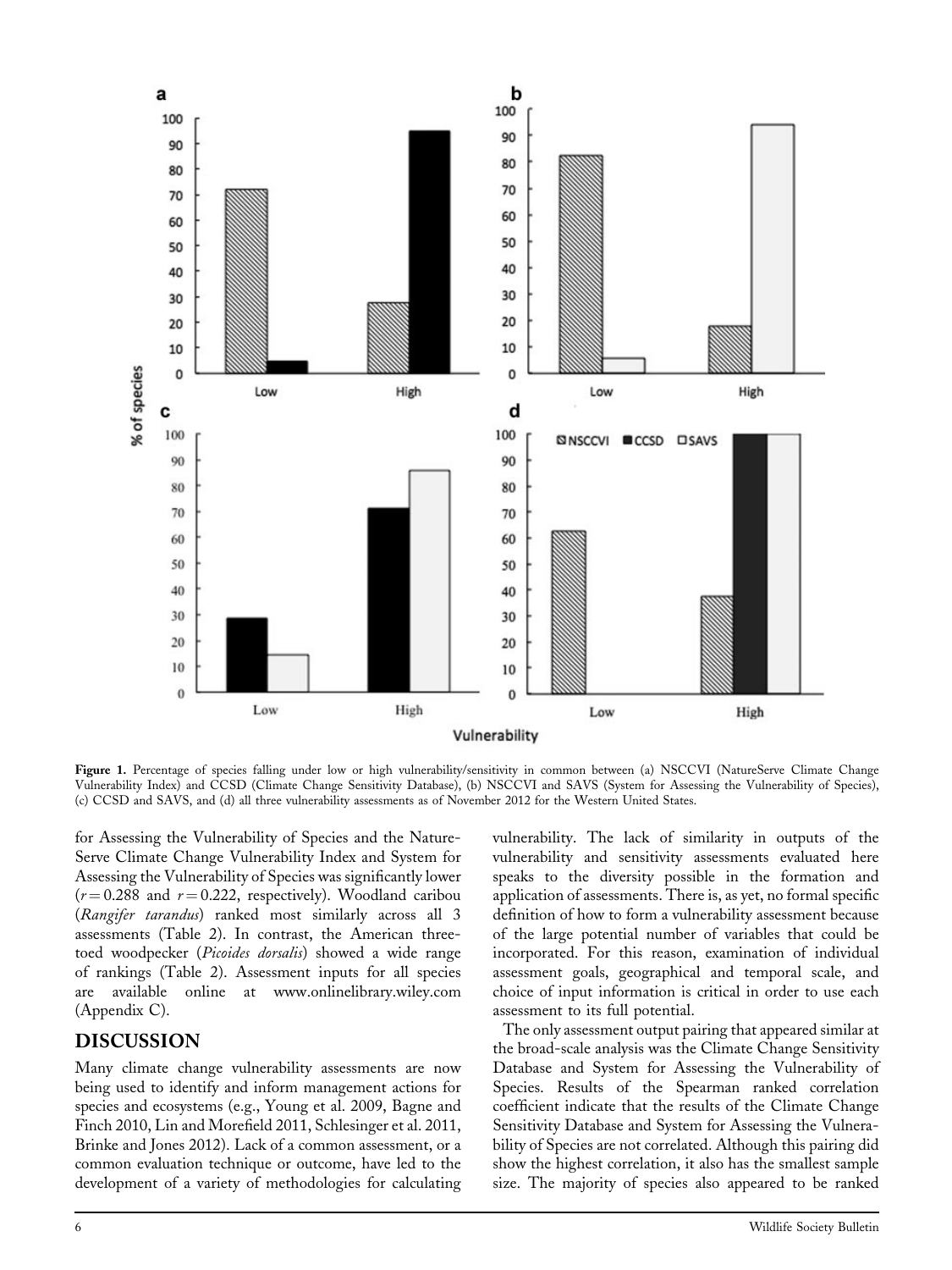Table 2. Results for 6 species evaluated with vulnerability and sensitivity assessments (as conducted in the western United States) across the Climate Change Sensitivity Database, NatureServe Climate Change Vulnerability Index, and The U.S. Forest Service System for Assessing the Vulnerability of Species.

| Assessment                            | Canadian lynx<br>(Lynx canadensis) | Woodland caribou<br>(Rangifer<br>tarandus caribou) | Cliff chipmunk<br>(Tamias dorsalis) | Lesser goldfinch<br><i>(Carduelis</i><br><i>psaltria</i> ) | Juniper titmouse<br><i>(Baeolophus</i><br>ridgwayi) | American<br>three-toed<br>woodpecker<br>(Picoides dorsalis) |
|---------------------------------------|------------------------------------|----------------------------------------------------|-------------------------------------|------------------------------------------------------------|-----------------------------------------------------|-------------------------------------------------------------|
| Climate Change                        | $67$ —high                         | $81$ —high                                         | 34—medium                           | $22$ —low                                                  | 39—medium                                           | 57—medium                                                   |
| Sensitivity Database                  |                                    |                                                    |                                     |                                                            |                                                     |                                                             |
| <b>NatureServe</b>                    | Moderately                         | Highly vulnerable                                  | Not vulnerable,                     | Not vulnerable.                                            | Not vulnerable,                                     | Highly                                                      |
| Climate Change                        | vulnerable                         |                                                    | increase likely                     | presumed stable                                            | presumed stable                                     | vulnerable                                                  |
| Vulnerability Index                   |                                    |                                                    |                                     |                                                            |                                                     |                                                             |
| U.S. Forest Service                   | 4.55                               | 10.00                                              | 4.55                                | 7.27                                                       | 0.00                                                | 1.82                                                        |
| System for                            |                                    |                                                    |                                     |                                                            |                                                     |                                                             |
| Assessing the                         |                                    |                                                    |                                     |                                                            |                                                     |                                                             |
| Vulnerability of Species <sup>a</sup> |                                    |                                                    |                                     |                                                            |                                                     |                                                             |
|                                       |                                    |                                                    |                                     |                                                            |                                                     |                                                             |

<sup>a</sup> Numerical scores for this assessment range on a scale from -20 (very high resilience) to 20 (very high vulnerability) with 0 indicating neither vulnerability, nor resilience.

similarly between the 2 assessment approaches (Appendix A available online at [www.onlinelibrary.wiley.com\)](http://www.onlinelibrary.wiley.com/). However, some difference should be expected between these assessments because the Climate Change Sensitivity Database measures only species sensitivity, whereas the System for Assessing the Vulnerability of Species also includes elements of climate exposure and species' adaptive capacity. Similarly, our own analysis of 6 species showed poor correlation between results of these 2 assessments. More data are needed to better assess the degree of correlation between these assessments.

General comparisons of low and high ranks and scores between the NatureServe Climate Change Vulnerability Index and System for Assessing the Vulnerability of Species indicate that these two are poorly correlated and do not produce similar results. Far more species are scored high by the System for Assessing the Vulnerability of Species than are ranked high by the NatureServe Climate Change Vulnerability Index. As with the comparison between the Climate Change Sensitivity Database and System for Assessing the Vulnerability of Species, this discrepancy may be a result of our definition for high and low vulnerability ranks or scores for each assessment. However, this lack of correlation is upheld by the results of the Spearman test, which are not statistically significant (Fig. 1). Unlike the Climate Change Sensitivity Database and System for Assessing the Vulnerability of Species, greater similarly should perhaps be expected between the NatureServe Climate Change Vulnerability Index and System for Assessing the Vulnerability of Species due to the fact that they both measure vulnerability (i.e., they both incorporate exposure, sensitivity, and adaptive capacity). Although both of these assessments measure vulnerability, they do so in slightly different ways. The difference in scores and ranks between these assessments indicates the importance of thoroughly understanding the underlying goal of each assessment, as well as the quality, quantity, and variety of data used.

The lack of a strong correlation between the NatureServe Climate Change Vulnerability Index and Climate Change Sensitivity Database outputs is, to some degree, expected because they are assessing different measures (overall vulnerability and species sensitivity, respectively). Similar to the previous 2 pair-wise comparisons, the appearance of a greater percentage of species ranked highly by the Climate Change Sensitivity Database is likely a result of how low and high rankings were defined. The reason for the lack of correlation between the NatureServe Climate Change Vulnerability Index and Climate Change Sensitivity Database may be largely attributed to the inclusion of climate exposure and species' adaptive capacity measures in the NatureServe Climate Change Vulnerability Index. This could also be attributed to lack of overlap in geographic regions because we found higher correlation between these 2 assessments, in our 6-species assessment.

Establishing a common definition for the dividing point between "low" and "high" ranks and scores was difficult across all assessments. Differences in how ranks or scores are awarded make cross-comparison between assessments more complicated. More similar distributions may have been possible if the dividing point between low and high was adjusted. We chose to divide the outcomes of each assessment according to where assessment descriptions defined the difference between low and high vulnerability or sensitivity.

There are many possible reasons for the differences noted among the assessment outputs. Neither the Climate Change Sensitivity Database, nor System for Assessing the Vulnerability of Species, require the level of detail concerning species distributions and climate data as seen in the NatureServe Climate Change Vulnerability Index (Bagne et al. 2011, CCSD 2012). Similarly, differences in how the overall vulnerability of a species is calculated can change the impact of individual data inputs. For example, the NatureServe Climate Change Vulnerability Index uses an equation based on direct climate change and its cascading influence on indirect climate effects, species sensitivity, and species adaptive capacity (Young et al. 2011). The System for Assessing the Vulnerability of Species approaches vulnerability calculation in a different manner by integrating exposure and either sensitivity or adaptive capacity into each question to include both the predicted climate change as well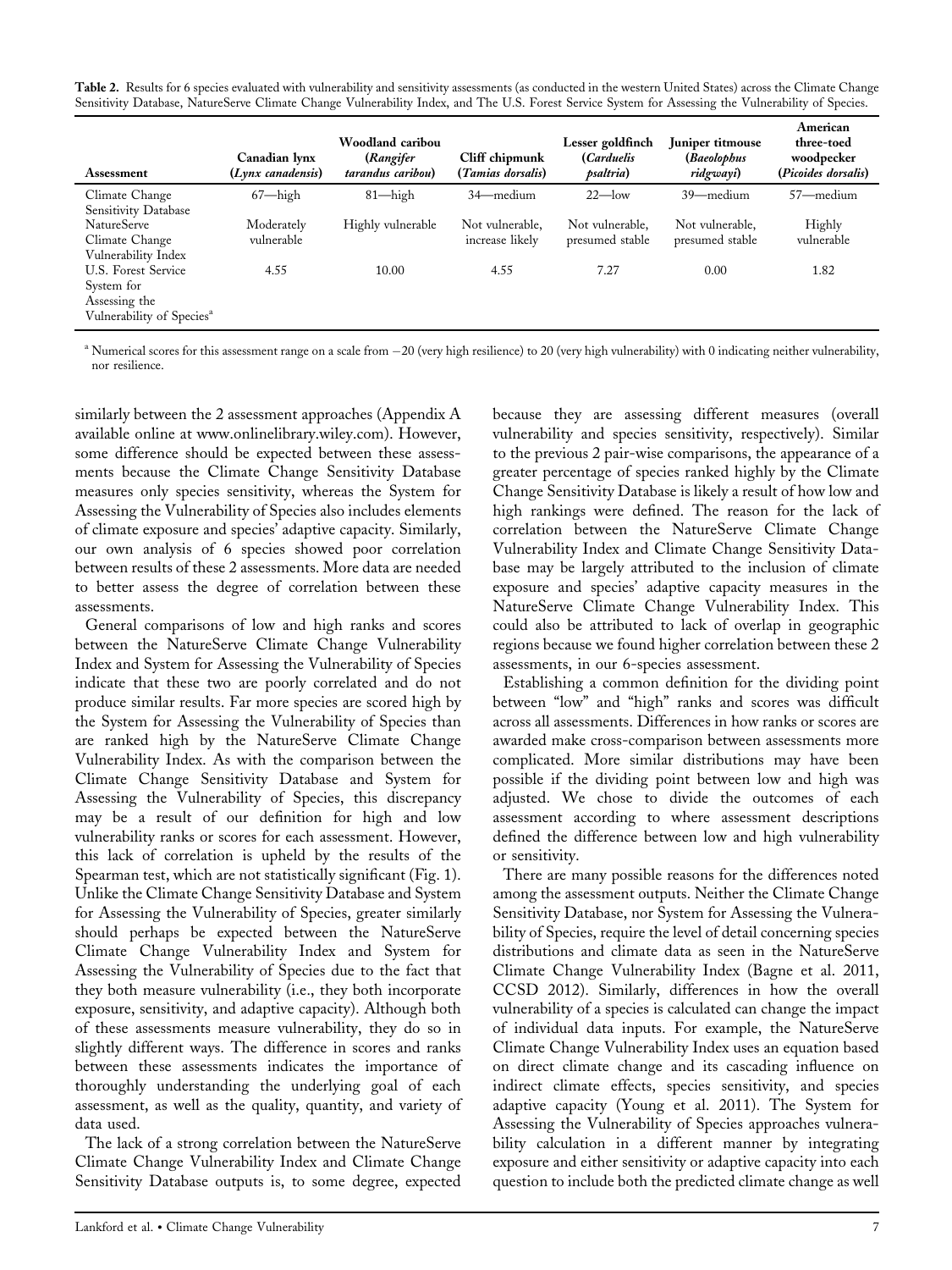as the predicted response (Bagne et al. 2011). The final score is the overall sum of the scores from each section of questions. In this way, exposure, sensitivity, and adaptive capacity are incorporated together for each question, rather than broken out into separate sections.

Perhaps one of the greatest difficulties in attempting a comparison of this nature is the diversity of overlap in geographic areas between assessments for the same species. Almost no species have been evaluated by multiple assessments within the same geographic region. The underlying differences between regional and local habitats and climate impacts can therefore confound comparison across vulnerability assessments. However, in performing our own evaluation of 6 Idaho species, we found that assessment results are not well-correlated. It is clear that each of these assessments has valuable insight to offer concerning sensitivity and vulnerability of wildlife species. Features that are generally addressed by one assessment may be addressed more completely, or from a different perspective, in additional assessments. For this reason we strongly recommend that users evaluate species with multiple assessments to create a more complete picture of vulnerability.

How questions about vulnerability and sensitivity are worded for the user, along with their perception of the species in question, or of climate effects in a particular region, will most certainly influence answer choice when completing each of these assessments. For example, all 3 assessments phrase questions concerning sensitivity of species' physiological thresholds differently. The Climate Change Sensitivity Database asks the user to rank physiological sensitivity (temp, moisture, carbon dioxide, pH, salinity, etc.) where low sensitivity equates with tolerance to change in a wide range of variables (CCSD 2012). The System for Assessing the Vulnerability of Species has 6 questions pertaining to physiology, but only one question that directly enquires whether "limiting physiological conditions [are] expected to change" (Bagne et al. 2011:24). The possible answers to this question focus on temperature and moisture tolerances and whether they are predicted to exceed upper thresholds, remain within current thresholds, or decrease such that lower thresholds are exceeded. Finally, the NatureServe Climate Change Vulnerability Index also focuses on temperature and moisture tolerance, but also enquires about historical conditions (Young et al. 2011). Users are asked to rank the variation in historical temperature and moisture regimes experienced by a given species. Next, the user is asked to rank how restricted a given species is to cool environments, or a specific moisture regime. All 3 assessments enquire about physiological sensitivity, but use varying numbers of questions and phrase their questions differently.

To date, we are not aware of any similar vulnerability assessment comparisons, and this may be due to the relatively recent development and use of these tools. However, because of the increased demand for climate change assessments, novel comparisons such as this one can greatly assist in the development and growth of future vulnerability assessments. This is particularly important for state and federal agencies, among others, that must review and update their manage-

ment plans and actions to reflect the potential impacts on sensitive species.

## **Opportunities**

Further evaluation of these and other vulnerability assessments with geographic and species overlap comparisons is needed (Davison et al. 2012, Small-Lorenz et al. 2013). Incorporating seasonal variability both in species distribution and natural history could also greatly improve estimates of vulnerability and pinpoint areas and resources of key concern (Small-Lorenz et al. 2013). Increasing the number of species assessed in common would increase sample sizes and allow for greater diversity of comparisons among taxa and habitat associations.

Additionally, a better understanding of the degree to which exposure, sensitivity, and adaptive capacity contribute to overall species vulnerability will improve vulnerability assessments in the future. Although sensitivity is specific to individual species or populations, exposure is contingent upon the geographic area of interest. Therefore, if 2 species are similarly sensitive, but one exists in a region with greater exposure, vulnerability for that species should be greater. Likewise, inclusion of geographical variation in natural and anthropogenic barriers along with evolutionary potential and dispersal abilities would improve measures of adaptive capacity (Davison et al. 2012). Consideration for community level interactions including trophic interactions, competition, and facilitation would also improve predictions for species persistence at the ecosystem and landscape level. Applying vulnerability analyses to on-the-ground management will require spatially dynamic assessments that allow for the variation in structure and function across a landscape and within communities. Incorporating a measure of spatial plasticity to the greater vulnerability score of any particular species could highlight areas of high concern, or refuges and corridors (Davison et al. 2012). These are likely continuing goals, but will greatly assist in development and use of vulnerability assessments.

It is important to remember that these assessments are estimates of vulnerability to the multiple effects of climate change and should therefore somehow account for the uncertainty of both future climate predictions and gaps in species life-history knowledge (Glick et al. 2011). More cross-evaluations of assessment performance will be needed to more finely tune each assessment and incorporate new information as it becomes available. Additionally, agreement over the definition and combination of variables is key for these approaches to progress. It will be important to foster conversations about the inputs, spatial and temporal scale, and equations of vulnerability to improve future assessments (McCarthy et al. 2010).

Both state and federal land-management agencies are now looking to climate change vulnerability assessments to inform management decisions. Although these assessments might provide an opportunity for agencies to prioritize species' vulnerabilities to climate change, these vulnerability assessments are currently limited in their applicability until they are applied to landscapes across different seasons